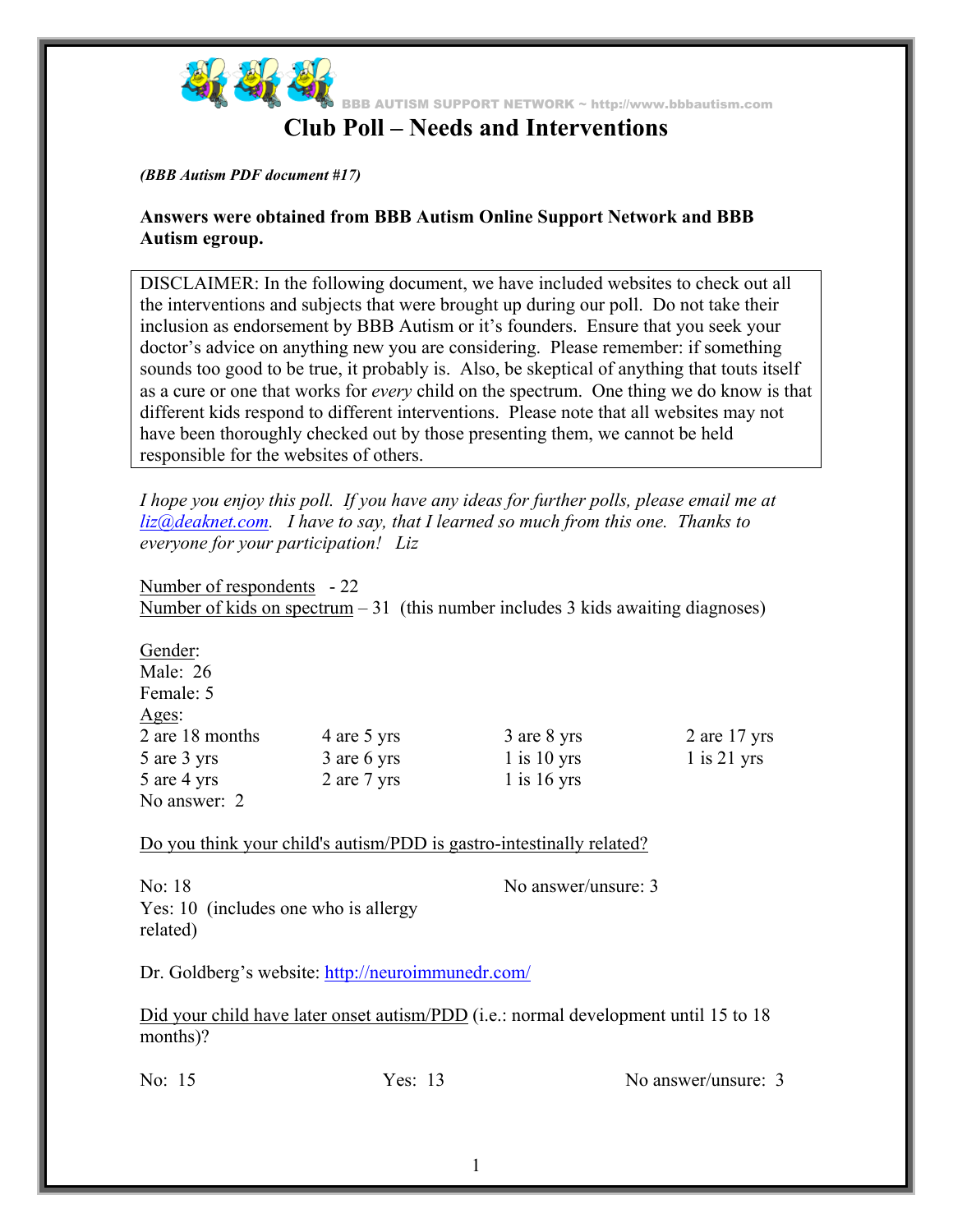Yes: 13 (this includes 3 who saw no change; one who saw very positive

changes) GFCF Website (includes instructions, recipes, message board and more)

No: 18 Yes: 13 I. Greenspan, MD http://home.pacbell.net/jelind/greenspan.html No: 10 Yes: 21 **Options Institute (Son Rise Method)**  No: 29 Yes: 1 No answer: 1 The Option Institute's Home page http://www.option.org/cat2000\_pg25.html **Fast ForWord**  No: 30 Yes: 0 No Answer: 1 Scientific Learning's Home page http://www.scilearn.com/ **Miller Method**  No: 30 Yes: 0 No Answer: 1 Dr. Miller's Home page http://www.millermethod.org/

# **Floortime**

Article: "Floortime: A Treatment for Autistic Spectrum Disorders" Developed by Stanley

## **PECS/PCS**

**Gluten and/or casein free diet** 

http://www.GFCFDiet.com/

No: 18

Article: "The Picture Exchange Communication System" By Andrew Bondy and Lori Frost http://www.pecs.com/asaPEC3panel.html. As you can see, PECS is very popular and many members commented that it made a huge difference.

## Article: Autism and Secretin by John Wills Lloyd http://curry.edschool.virginia.edu/go/cise/ose/information/secretin.html

## **ABA/IBI**

interventions? **Secretin** 

No: 12 Yes: 19

"Intensive Behavioral Intervention (ABA)" from ASA http://www.autismsociety.org/packages/discrete\_trial.html

BB AUTISM SUPPORT NETWORK ~ http://www.bbbautism.com Have you tried any of the following No: 29

Yes:  $2$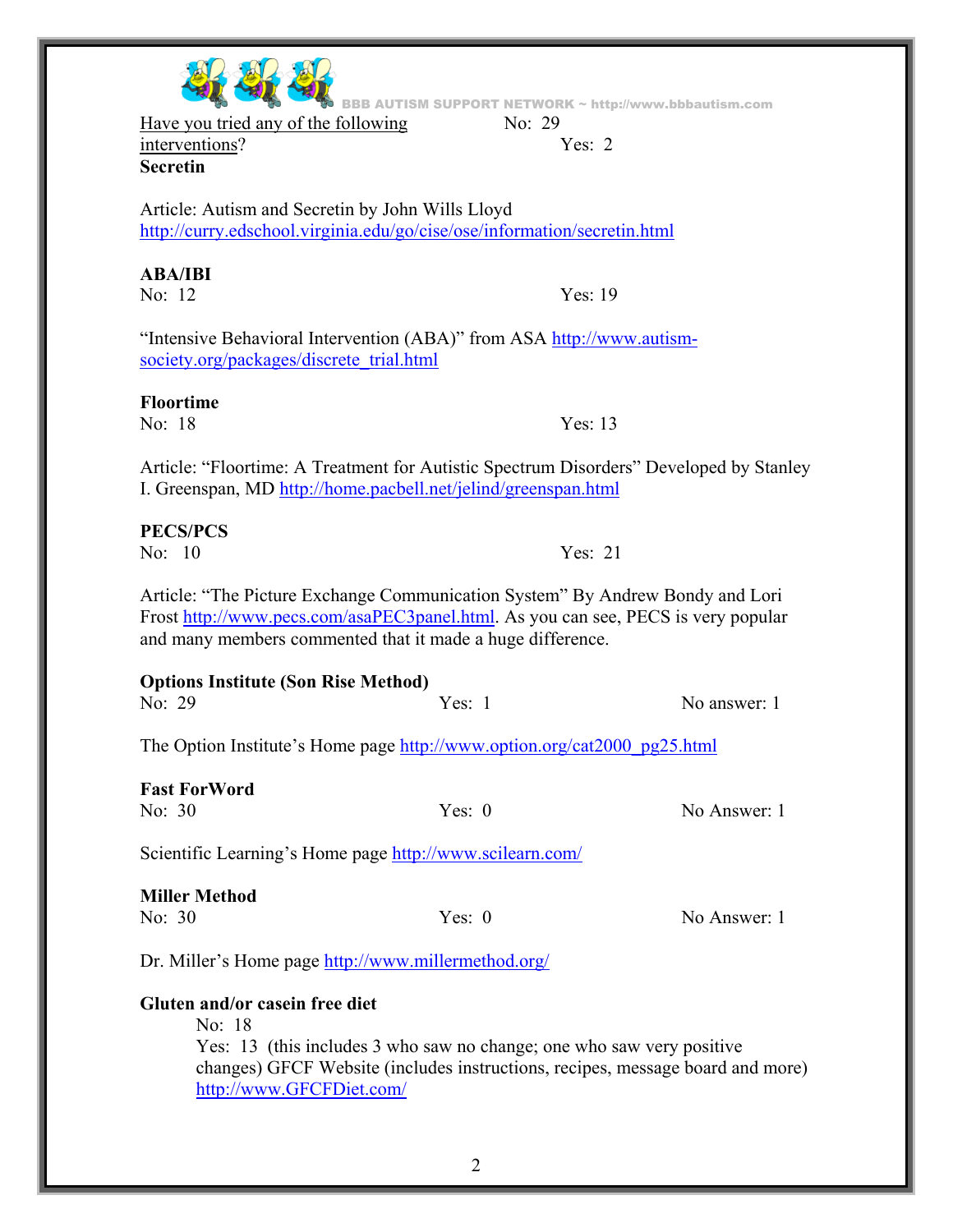

BBB AUTISM SUPPORT NETWORK ~ http://www.bbbautism.com

#### **Supplements**

No: 16 Yes: 15

The following page includes what's known about herbal remedies, nutritional supplements, some brand-name "natural" remedies or supplements, and a few over-thecounter medications that you may have heard about in connection with Autistic Spectrum Disorder. Many people turn to such remedies because they are concerned about the side effects that could be caused by some medications. Please be aware that many supplements and herbals can result in side effects as well. As always, consult your doctor and follow directions. http://www.patientcenters.com/autism/news/sup\_reference.html Some general and ordering information: http://www.kirkmanlabs.com/kirk-autism-f.html

Cod Liver Oil: "Is There a Cure for Autism?" http://specialed.about.com/education/specialed/library/blcureautism.htm

**Medications (if so, which ones?)** 

No: 12 Yes: 15 No answer: 3

**Albuterol Inhaler**: http://www.cheshire-med.com/services/pharm/meds/albuterol.html **Zantac:** http://www.acidrelief.com/conaffairs/zantac.shtml **Vicodin:** http://www.healthsquare.com/pdrfg/pd/monos/vicodin.htm **Nystatin**: article "The Candida Yeast-Autism Connection" http://www.autism.org/candida.html

Brief summaries of the medications mentioned below, can be found here: http://www.patientcenters.com/autism/news/med\_reference.html

**Adderal, Clonadine, Depakene (Valproic Acid), Depakote, Imiprimine (see Trofanil) Clonopin, Paxil, Prozac, and Regulin: see Nitomin, Risperdal, Ritalin, Secretin, Tegretol, Xanax, Zoloft** 

Unfortunately, I could find nothing on "Urocholines". If anyone has any information, please forward it to me at  $liz@deaknet.com$ .

Another item you may find interesting is the inside view on medications from Temple Grandin, an adult living with autism: http://www.autismsociety.org/packages/medication.html#perspective

## **Occupational Therapy**

No: 8 Yes: 19 No answer: 4

http://www.aota.org/featured/area6/links/link02d.asp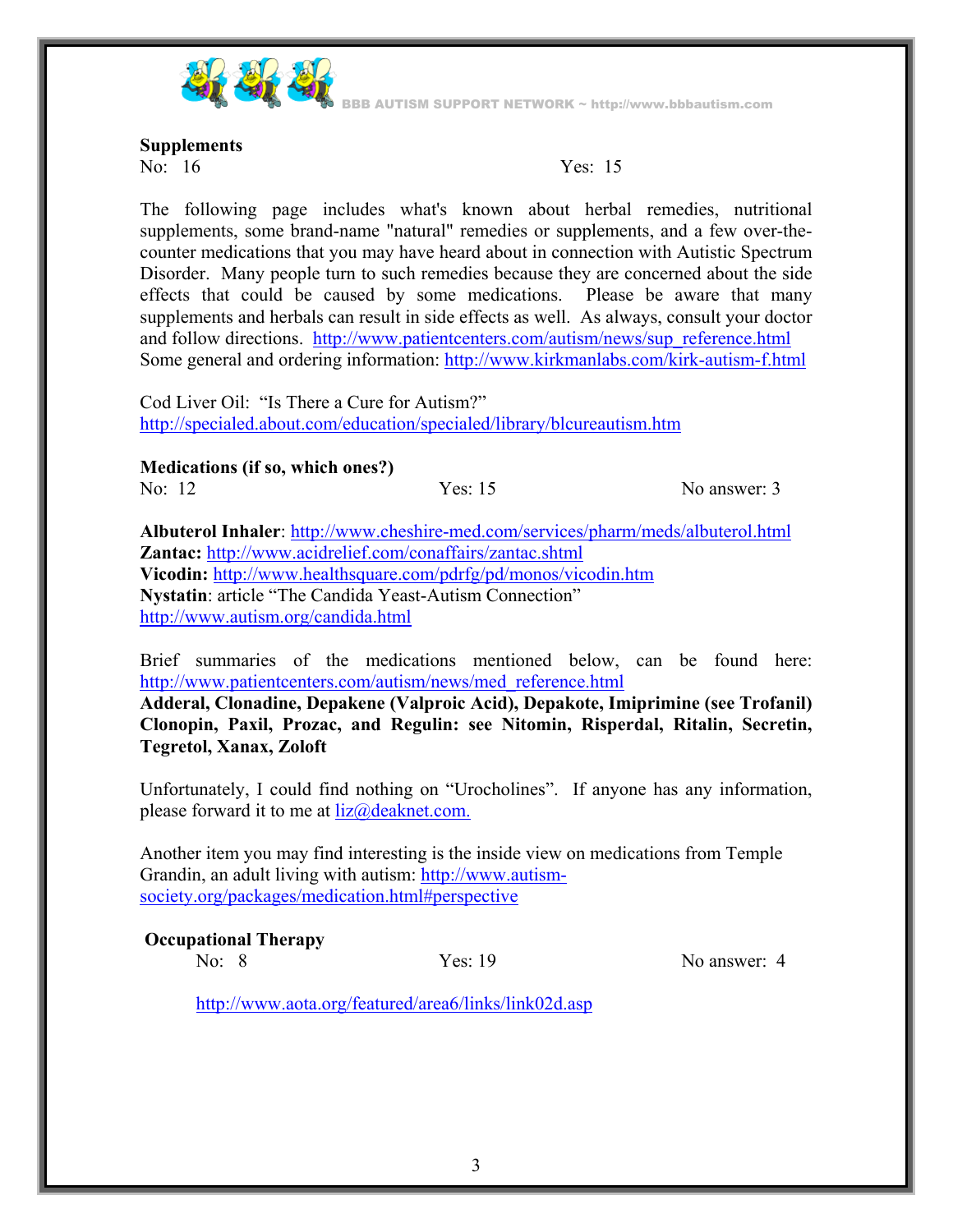

BBB AUTISM SUPPORT NETWORK ~ http://www.bbbautism.com

## **Other (if so, which ones?)**

## **TEACCH:** http://www.unc.edu/depts/teacch/

**Positive Behavioral Supports (PBS):** http://www.ccps.ga.net/bip/bip.htm **Functional Communication Training:** http://www.behavior-consultant.com/discussfct.htm **Sign Language**: http://www.autism.org/sign.html **Willbarger Protocol** (brushing): Unfortnately, information on this method is no longer being offered online. Please contact your OT for information. **SLP:** http://www.herring.org/speech.html **Sensory Diet:** http://www.saveachild.com/parentspeak/phillips.htm **Special Ed Preschools**: book: Preschool Issues in Autism http://www.specialneeds.com/store/product.asp?subject\_id=7&sku=5784 **Cranial Sacral Therapy** (Massage): http://www.uml.edu/centers/CHP/CompMed/carnsac.htm **Holistic Healing**: http://www.attunement.com/category.htm **Dye Elimination** (allergies and autism): http://www.autism.org/allergy.html **Glen Doman Method**: http://www.iahp.org/staff/glenn\_doman.html **Doman/ Delacato Method**: http://www.autism-pdd.net/treaforme.html#Delacato **Massage with scented oils:** Aromatherapy For ADHD And Autism In Children http://home.freeuk.net/aromatherapist/ **Music Therapy:** http://www.mtabc.com/autism.html **Auditory Integration Therapy (AIT):** http://www.daviscenter.net/ait.htm **Counseling:** I mostly found websites endorsing individual practitioners in this area. Personal counseling can be helpful. Ask your family physician for a referral. **Play Therapy:** http://ericcass.uncg.edu/single/landreth.html **Irlen Lenses:** "Scotopic Sensitivity Syndrome and the Irlen Lens System" http://www.autism.org/irlen.html **Typical Peer Modeling**, peer helping: http://www.peer.ca/Biblio2.html

**Are you receiving any interventions through your child's school?**  No: 3 Yes: 27 No answer: 1

**Are you content with the services and funding offered in your area?**  No: 21 Yes: 7 Somewhat: 3

**Which of the above interventions would you like more information on?**  General Information on Treatments in Autism: http://www.healingarts.org/children/autism-treatments.htm

Sensory Integration, Fast ForWord, medications, supplements, nutrition, PECS/PCS, Miller Method, Son Rise (Option Institute), Floortime, ABA, verbal behavior – descriptions provided above

**GFCF: Explanation of the GFCF Diet** http://www.gfcfdiet.com/Explanationofdiet.htm